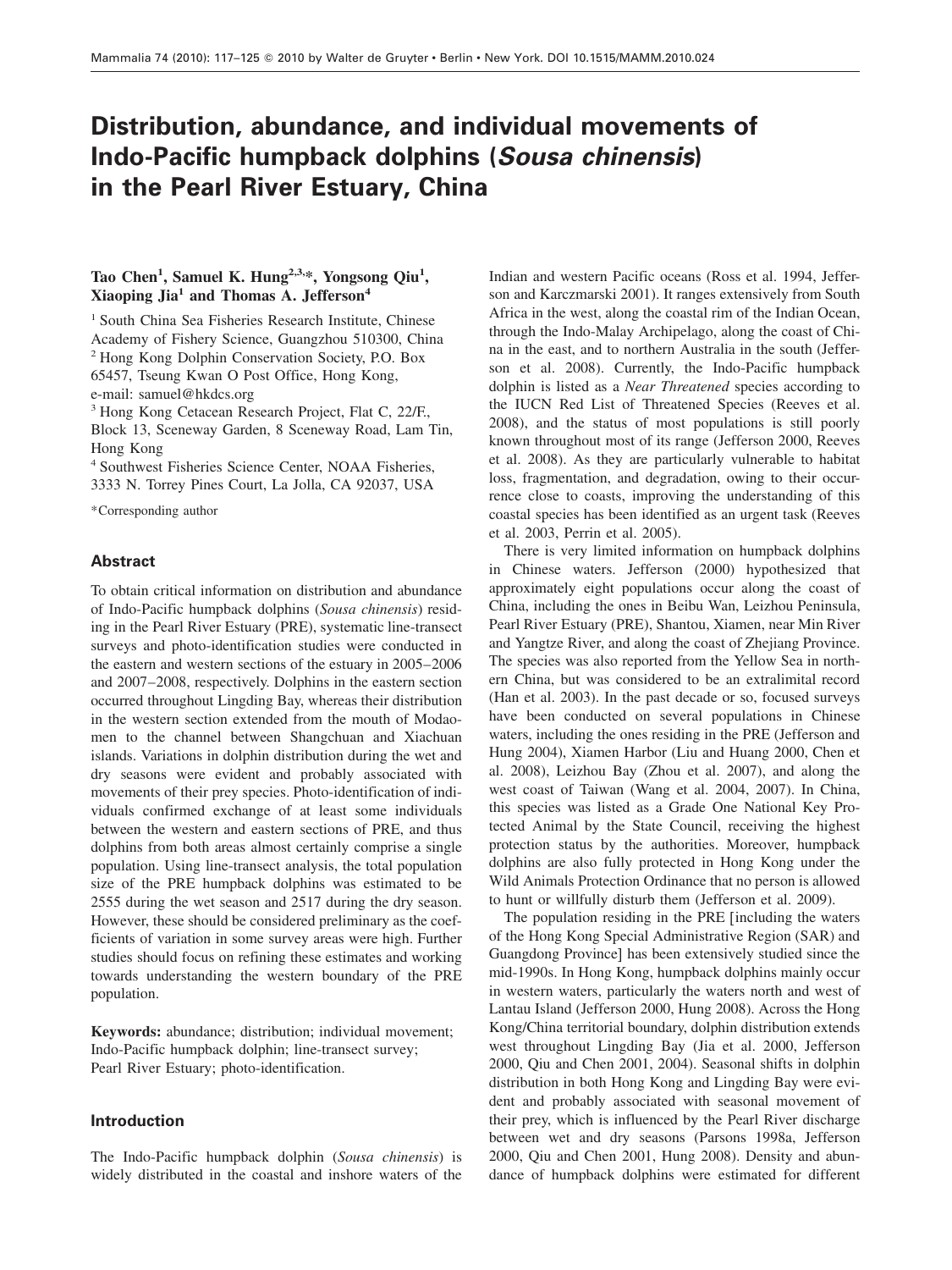areas of Hong Kong and Lingding Bay, using both line-transect survey and photo-identification techniques (Jefferson 2000, Jefferson and Hung 2004). In Hong Kong, the most current abundance estimates varied from 103 dolphins in spring to 193 dolphins in autumn (Jefferson 2007). For the entire Lingding Bay including Hong Kong waters, the highest abundance estimate occurred in winter with 1504 animals, but this estimate was considered preliminary as some areas and seasons yielded high coefficients of variation (Jefferson and Hung 2004). Moreover, the same study also suggested that some dolphins moved out of the study area thus it is likely that the entire range of the population was not covered by the Lingding Bay study (Jefferson and Hung 2004). Using photo-identification data, a mark-recapture analysis yielded an estimated population size of 753 dolphins, but this estimate was thought to be an underestimate owing to disproportionate survey effort allocation between Hong Kong and Lingding Bay and a lack of saturation of the discovery curve (Jefferson 2000).

Although extensive surveys have been conducted to study humpback dolphins in Hong Kong and Lingding Bay that are influenced by the eastern four exits of the Pearl River, virtually no information is available on the status of dolphins in the western section of the estuary (Hung 2008). Dolphins have been frequently observed near the southwestern boundaries of the Lingding Bay study area year-round, strongly indicating that dolphin distribution extends west beyond Lingding Bay (Jefferson 2000, Qiu and Chen 2001). Locating the western range of this PRE humpback dolphin population is an important issue for management and conservation actions because the present minimum population abundance estimate of 1500 individuals would be an underestimate if its range extends further west (Jefferson and Hung 2004). Surveys are therefore urgently needed to cover the waters west of Lingding Bay to obtain critical information on distribution and abundance for the entire PRE population.

The main objective of the present study is to gain new information on the population's distribution and generate a preliminary abundance and density for the dolphins residing in the western section of the PRE. Updated information on the status of dolphins from the eastern section of the estuary (i.e., Lingding Bay) is also provided based on recent surveys conducted in 2005–2006. Based on this new information, the status of the entire humpback dolphin population can be better understood, which can guide further conservation actions and decisions in light of increasing threats from infrastructure development projects within the population's range.

# **Materials and methods**

#### **Study area**

The Pearl River is the second largest river in China, and drains a vast area of 452,000 km<sup>2</sup> in southern China (Zhao 1990). The PRE has eight outlets, with its eastern four exits (i.e., Humen, Jiaomen, Hongqili, and Hengmen) emptying into Lingding Bay (including the Hong Kong SAR), which is the eastern section of the Pearl River Estuary (EPRE) and extends to the southwest of Macau. The western four exits (i.e., Modaomen, Jitimen, Hutiaomen, and Yamen) empty into Huangmao Sea and the waters around Shangchuan and Xiachuan islands, which are collectively referred as the western section of the Pearl River Estuary (WPRE). The division of PRE into eastern and western sections was arbitrary and mainly as a result of logistical constraints, which led to the inability to cover the western section of PRE until recent years. Moreover, there is a jurisdictional boundary within EPRE that separates Hong Kong territorial waters from the rest of Lingding Bay, hindering surveys to be extended directly across that boundary. The survey areas of EPRE and WPRE encompass  $1651 \text{ km}^2$  and  $2197 \text{ km}^2$ , respectively. The study area is mostly shallow, with the majority of the waters being less than 20 m deep.

For survey purposes, the waters of EPRE and WPRE were divided into six survey areas: North Lingding Bay (NLDB), Central Lingding Bay (CLDB), South Lingding Bay (SLDB), Macau (MA), Huangmao Sea (HMS), and Shangchuan Island (SCI) (Figure 1). A series of parallel transect lines (generally perpendicular to the major coastlines) were placed in each survey area that were 3–4 km apart and extended from the 3-m isobath nearshore to the 20-m isobath offshore (Figure 1). These surveys lines were designed to cover each survey area evenly and provide representative coverage. The total length of transect lines from the six survey areas was 735.5 km.

#### **Line-transect vessel surveys**

A set of 12-month line-transect surveys were conducted in EPRE from February 2005 to January 2006, whereas another set of 12-month surveys were conducted in WPRE from August 2007 to July 2008. A 23-m shrimp trawler was used during both sets of surveys, and observations were made from the flying bridge area, which was 4–5 m above sea level. The survey methodology followed standard protocols used for line-transect surveys that were conducted in Hong Kong and Chinese mainland waters in the past (Jefferson 2000, Qiu and Chen 2001, 2004). All surveys were conducted under acceptable weather conditions (sea states 0–5; no heavy rain and visibility  $\geq$ 1200 m). The survey vessel transited different transect lines at a constant speed of 13–15 km/h.

Both sets of surveys were conducted by the same groups of observers from the South China Sea Fisheries Research Institute (SCSFRI) and Hong Kong Cetacean Research Project (HKCRP) to ensure consistency, and all observers were experienced in small cetacean survey techniques and identifying local cetacean species. Beforehand they had participated in at least one at-sea training program provided by the authors. On all surveys, two observers (a data recorder and a primary observer) made up the on-effort survey team. The primary observer searched for cetaceans continuously through a pair of  $7\times50$  marine binoculars, whereas the data recorder searched with unaided eyes and filled out datasheets. Both observers searched the area ahead of the research vessel between  $270^{\circ}$  and  $90^{\circ}$  (in relation to the bow, which was defined as  $0^{\circ}$ ). Two to three additional experi-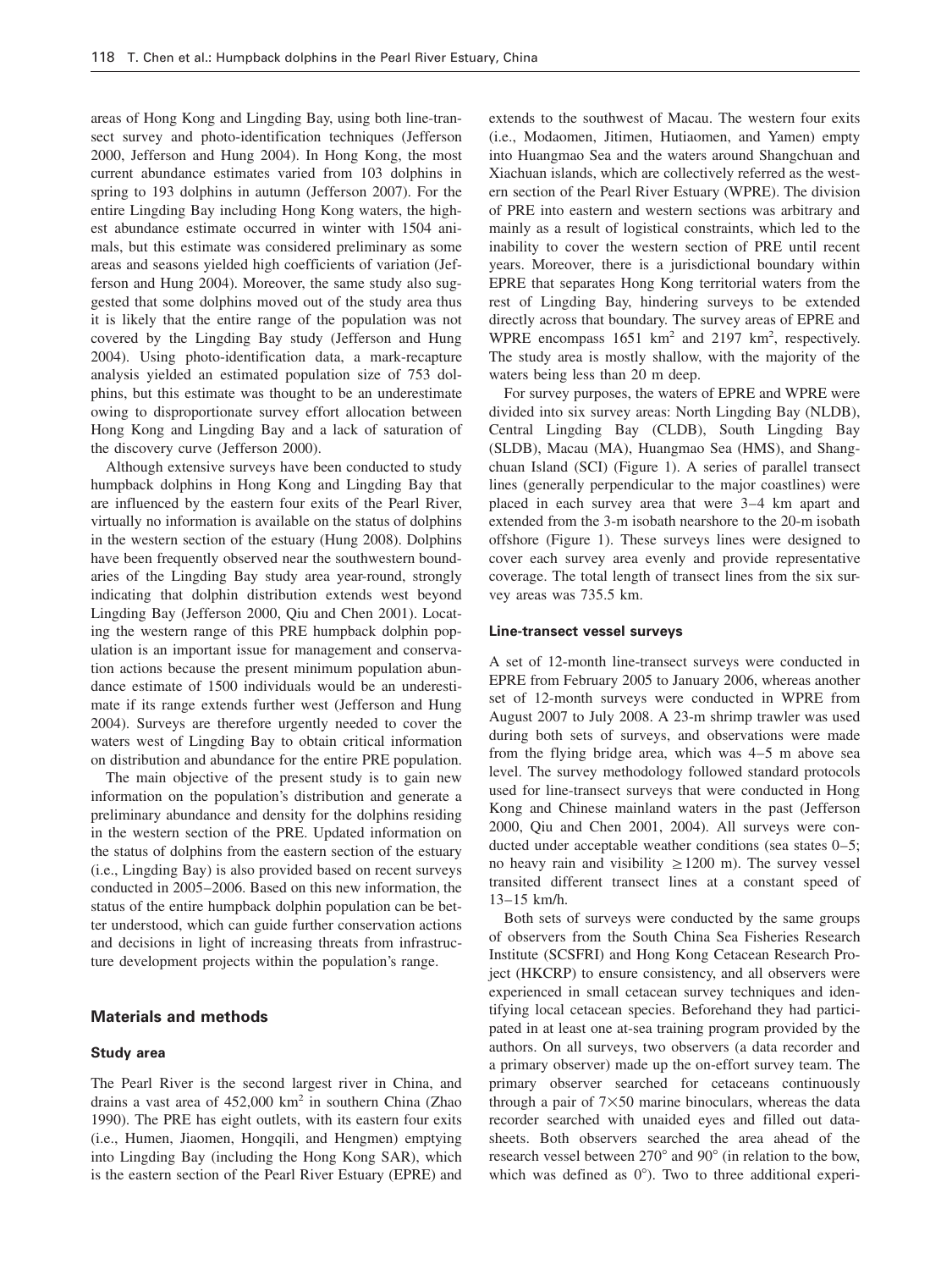

**Figure 1** Six survey areas with transect lines in western and eastern sections of the Pearl River Estuary.

enced observers were also available on board to work in shifts (i.e., rotation every 30 min) to minimize fatigue of the survey team members.

During the course of on-effort search, the survey team recorded data that included: time, position (latitude and longitude), vessel speed, sea state, visibility, and amount of survey effort with the assistance of a hand-held Global Positioning System (GPS). When dolphins were sighted, the survey team would end survey effort to immediately record the initial sighting distance (estimated by naked eyes after calibration exercise with laser rangefinder binoculars) and sighting angle (successive compass bearings taken from built-in compass in binoculars) of the group from the survey vessel. Other information, including the sighting number and time, position, environmental conditions, species, group size, group composition, fishing boat association, activity and behavior, were also recorded during the course of a dolphin sighting.

## **Photo-identification**

When a group of humpback dolphins was sighted during line-transect surveys, the survey team would end effort and approach the dolphin group slowly from the side and behind to take photographs of them. An attempt was made to photograph every dolphin in the group, and both sides of each dolphin where possible, as the coloration and markings on different sides are not symmetrical. Digital SLR cameras (Canon, Tokyo, Japan) with long telephoto lenses (100–400 mm zoom) were used by the survey team to take sharp, up-close photographs of dolphins as they surfaced.

All images taken were first examined in the field, and those containing potentially identifiable individuals were sorted out. These photographs were then examined in detail and compared with those in the PRE humpback dolphin photo-identification catalog. Humpback dolphins were identified by their natural markings, such as nicks, cuts, scars, and deformities on their dorsal fin and body (Jefferson and Leatherwood 1997, Jefferson 2000). Their unique spotting patterns were also used as a secondary identifying feature. All photographs of each individual were compiled and arranged in chronological order in a database, with data including the date and location of the initial sighting of the dolphin, re-sightings, associated dolphins, distinctive features, and age classes. Any new individuals were given a new identification number, and their data were also added to the catalog.

#### **Survey data analyses**

**Distribution** Line-transect survey data were integrated with a desktop Geographic Information System (GIS) using ArcView<sup>®</sup> 3.1 (ESRI, California, USA) to visualize and interpret dolphin distribution in WPRE and EPRE. Location data of dolphin groups (both on-effort and off-effort, collected in all sea states) were plotted on map layers of the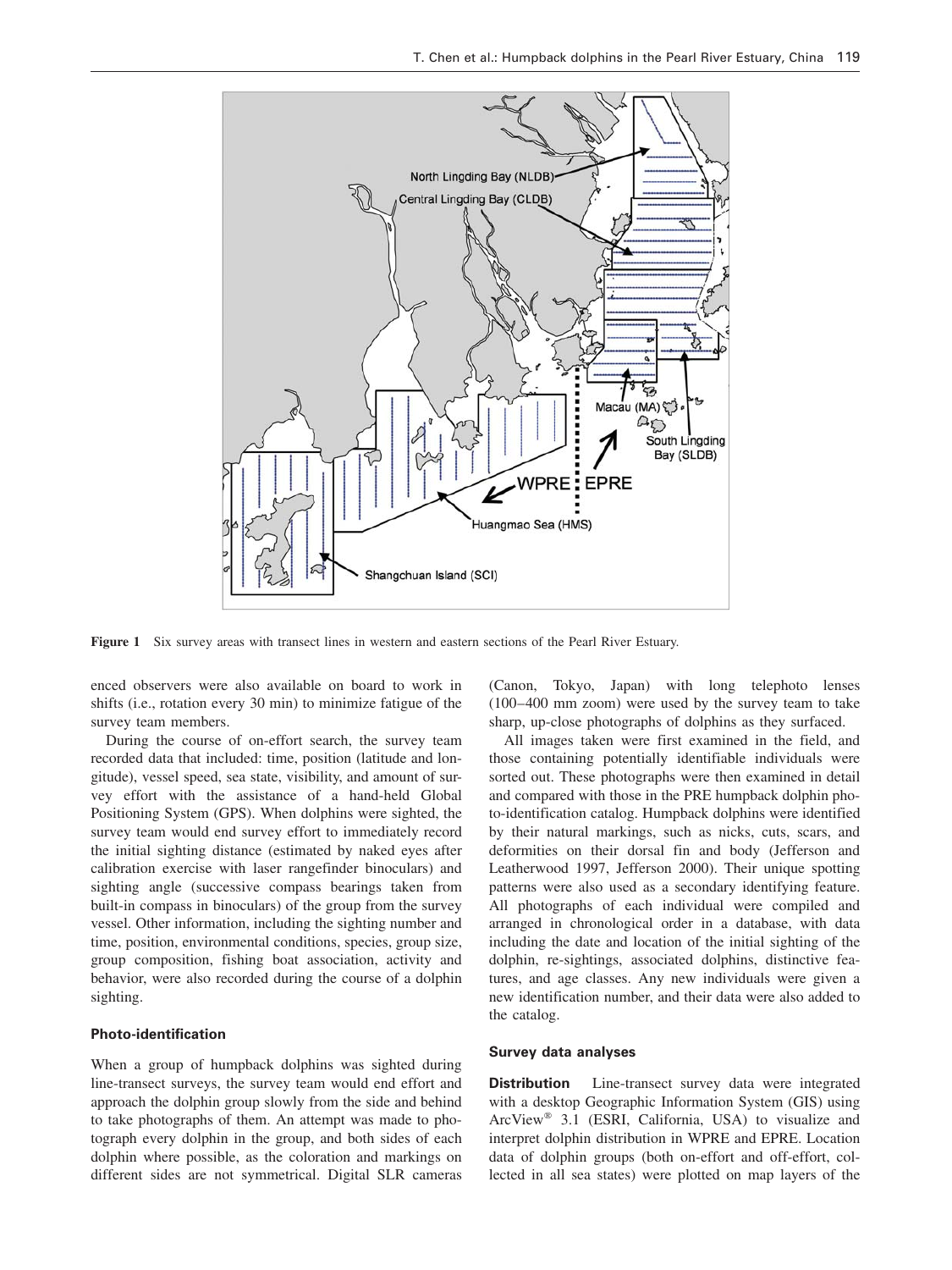PRE to examine distribution patterns during the entire study period and between the wet and dry seasons. The seasons described in this paper were defined as follows: wet season (April through September), and dry season (October through March). This classification is based on the amount of rainfall in the PRE region, which is directly linked to the volume of freshwater outflow, and levels of water salinity and turbidity. These factors were found by Hung (2008) to be significantly associated with the monthly fluctuations in humpback dolphin densities in this region.

**Abundance and density estimation** Line-transect analysis methods were used to estimate dolphin abundance and density (Buckland et al. 2001). Survey effort conducted on each survey day was used as the sample, thereby providing some measure of independence even when surveys were conducted on successive days. Only dolphin sightings and effort data collected during sea states 0–3 with good visibility and no heavy rain were used for the abundance and density estimation (Jefferson 2000).

The following formulae were used to estimate density, abundance, and their associated coefficient of variation with the computer program DISTANCE Version 3.5 (Thomas et al. 2010):

$$
\hat{D} = \frac{\hat{n} \hat{f}(0)\hat{E}(s)}{2L\hat{g}(0)}
$$
\n
$$
\hat{N} = \frac{\hat{n} \hat{f}(0)\hat{E}(s) A}{2L\hat{g}(0)}
$$
\n
$$
C\hat{V} = \sqrt{\frac{\hat{var}(n)}{n^2} + \frac{\hat{var}[\hat{f}(0)]}{[\hat{f}(0)]^2} + \frac{\hat{var}[\hat{E}(s)]}{[\hat{E}(s)]^2} + \frac{\hat{var}[\hat{g}(0)]}{[\hat{g}(0)]^2}}
$$

where  $D =$ density (of individuals), n=number of on-effort sightings,  $f(0)$ =trackline probability density at zero distance,  $E(s)$ =unbiased estimate of average group size, *L*=length of transect-lines surveyed on effort,  $g(0)$ =trackline detection probability at zero distance, *N*=abundance, *A*=size of the survey area, CV=coefficient of variation, and var=variance.

The most distant sightings were truncated to remove outliers and accommodate modeling. Truncation distances for the EPRE and WPRE survey areas were 400 m and 420 m, respectively, which resulted in the lowest variance for the resulting estimate of *f*(0). Three statistical models, uniform, half-normal, and hazard rate, were used to fit curves to the perpendicular distance data. The model with the lowest value of Akaike's Information Criterion (AIC) was chosen and used in calculation of density and abundance. For most estimates, the hazard rate model with a cosine adjustment was chosen for estimating *f*(0). The expected value of cluster size was computed by regression of  $log(s(i))$  on  $g(x(i))$  unless regression was non-significant compared against a significance level of 0.15. Variance of n was computed by empirical estimation from the sample, and the maximum likelihood estimate (MLE) was used for variance of *f*(0).

To minimize bias and maximize precision in making the estimates of density and abundance, a strategy of selective pooling and stratification was adopted. For example, the trackline probability density, *f*(0), can vary between WPRE and EPRE, particularly when the surveys were conducted during different years. And as both areas yielded over 60 dolphin sightings, the minimum sample size for modeling *f*(0) suggested by Buckland et al. (2001), data from EPRE and WPRE were stratified to estimate different  $f(0)$  values for these areas. Finally, based on information about dolphin group dive time and independent observer data from previous Hong Kong surveys (Jefferson 2000), the detection probability  $(g(0))$  for the present study was assumed to be 1.0, with all survey techniques held constant.

**Individual movements** Location data of each individual dolphin in the PRE were obtained from the sighting database and photo-identification catalog to examine individual movements. Individual ranges and movement patterns were examined by plotting all sighting locations of each cataloged individual from 1995 to 2009 on a desktop GIS (ArcView<sup>®</sup> 3.1), to determine whether individuals were found across different survey areas. Because the current study collected both line-transect surveys and photo-identification data, we were able to examine individual movements within the entire study area, as most of the survey transect lines were drawn in a systematic manner (i.e., the survey teams searched for dolphins throughout the entire study area rather in just the high concentration areas). Thus, the photo-identification data collected during this study should reflect more the actual ranges and movements of individual dolphins in an unbiased manner.

# **Results**

## **Survey effort and dolphin sightings**

From the two sets of 12-month surveys during 2005–2008, a total of 4961 km and 4857 km of line-transect survey effort were conducted in the EPRE and WPRE, respectively. Most of the survey effort (71%) was conducted under favorable sea conditions (sea state 3 or below with good visibility), which were used in the line-transect analysis to estimate density and abundance. From these surveys, 364 groups of humpback dolphins, numbering 1969 individuals, were sighted and the majority of the sightings were made during oneffort search.

## **Distribution**

Dolphins occurred throughout all six survey areas in both wet and dry seasons (Figure 2). Among the four survey areas in EPRE, dolphins were found distributed from Humen in the north, to the coastal waters between Zhuhai and Macau in the west, to Guishan Island in the southeast, and to Hengqin Island in the southwest. Dolphin sightings were generally absent from the very shallow coastal waters near the mouth of Humen, and from Humen to Qiao Island. In WPRE, dol-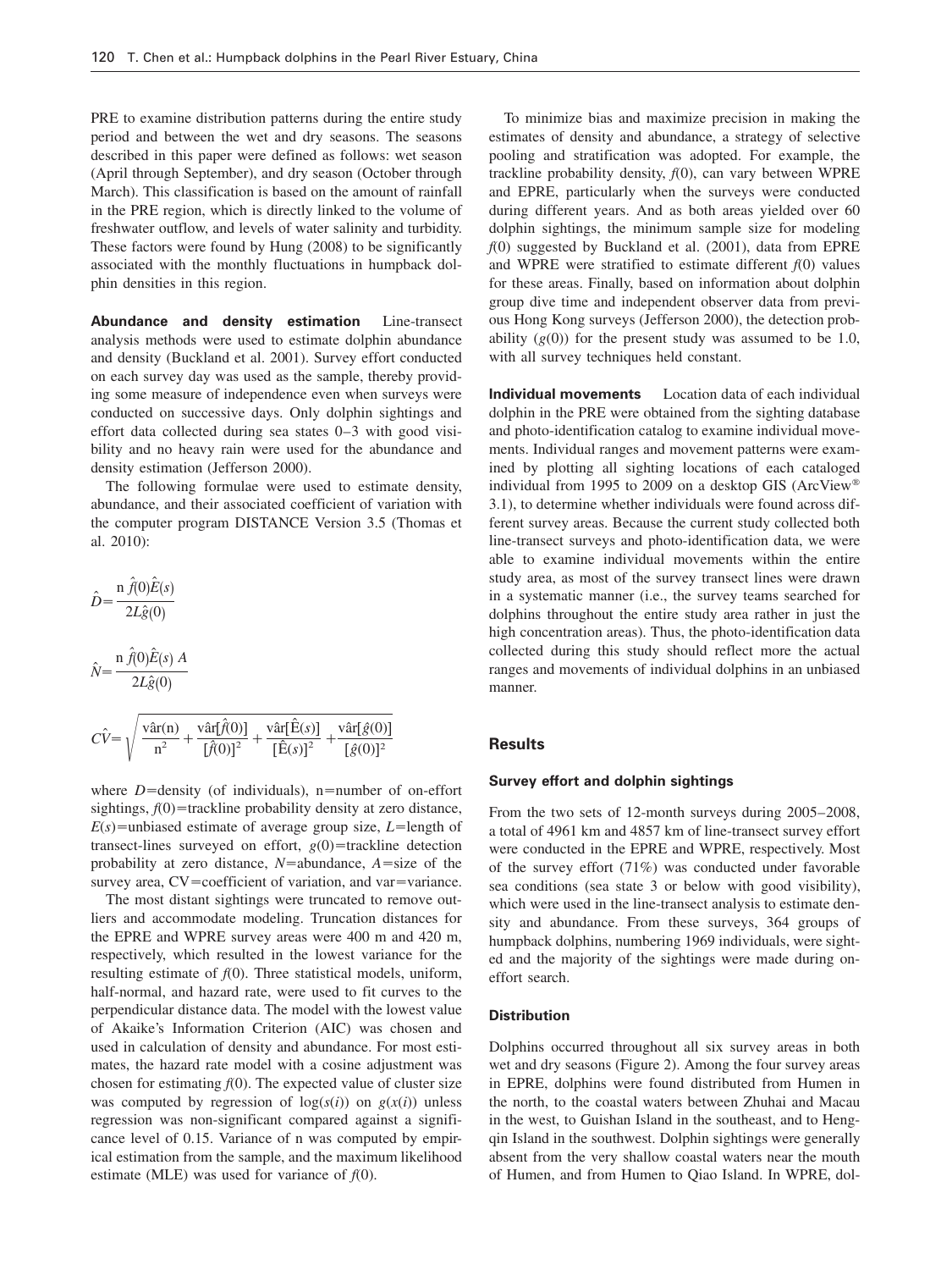

**Figure 2** Distribution of humpback dolphin sightings in the Pearl River Estuary during dry season (October–March) and wet season (April–September) in 2005–2008.

phin sightings were made throughout the survey areas of HMS and SCI, extending from the mouth of Modaomen in the east, to the channel between Shangchuan and Xiachuan islands in the west. Notably, dolphins were rarely sighted in the deeper offshore waters (nearly 20 m deep) in the south and the shallow coastal waters near the mouth of Yamen and Modaomen (less than 3 m deep). They also appeared to occur only in estuarine waters that are at least seasonally influenced by discharge from the Pearl River.

A small area between the WPRE and EPRE was not covered during either of the two sets of surveys in 2005–2008. However, humpback dolphins were consistently sighted near the southwest boundary of the MA survey area and the northeast boundary of the HMS survey area, implying that dolphins were most likely to occur in this small area (Figure 2). In addition, several dolphin sightings were made near the western end of the SCI survey area. Therefore, dolphin distribution probably extends west to and beyond the adjacent waters around Xiachuan Island.

Seasonal variations in dolphin distribution in EPRE and WPRE were evident (Figure 2). In EPRE, dolphins were rarely sighted in NLDB during the wet season, when most sightings were made in southern portion of Lingding Bay (i.e., SLDB and MA). Dolphin sightings also appeared to be more evenly spread across EPRE during the dry season. On the contrary, more dolphins were observed in the inshore waters of WPRE in the wet season, whereas dolphins appeared to shift slightly offshore during the dry season. In addition, more dolphins were found in the mouth of Yamen, and the channel between Shangchuan and Xiachuan islands during the wet season.

## **Abundance and density estimates**

Abundance and density estimates of humpback dolphins in EPRE and WPRE were calculated using 7024.7 km of survey effort and 278 on-effort sightings collected during sea states 0–3. These estimates and their associated parameters from the various survey areas for wet and dry seasons are shown in Table 1.

Dolphin densities varied noticeably among different survey areas in EPRE and WPRE. The highest density area in both wet and dry seasons was the MA survey area (111–136 individuals/100 km2 ), and both survey areas in HMS and SLDB also recorded relatively high dolphin densities  $($ >60 individuals/100 km<sup>2</sup>). In contrast, NLDB survey area recorded the lowest dolphin densities in both wet and dry seasons (22–45 individuals/100 km2 ). Abundance and density estimates also varied between the wet and dry seasons among other survey areas. Significant differences in abundance estimates were detected between wet and dry seasons among the survey areas of NLDB, SLDB, and HMS (two-tailed t-test,  $p<0.05$ ) but not for the other three survey areas.

Overall, the total dolphin abundance estimates for the EPRE and WPRE areas were 1052 and 1503 individuals during the wet season, and 1273 and 1244 individuals in the dry season, respectively. Considering the dolphins of EPRE and WPRE to be the same population (see discussion below), the total population size for the PRE would be 2555 in the wet season and 2517 in the dry season. However, it should be noted that only the abundance estimate for the HMS survey area during the wet season had a relatively high level of statistical precision ( $CV=19\%$ ), whereas for other survey areas CVs varied from 28% to 89%.

## **Individual movements**

During the period of 1995–2009, 655 individual humpback dolphins were identified in the PRE, including the waters of Hong Kong SAR. Of these, 211 individuals were first identified in survey areas of EPRE, and another 136 individuals (mostly seen only once or twice) were first identified in survey areas of WPRE. Nearly half of the 655 identified individuals were sighted in the waters of Hong Kong exclusively, probably as a result of the disproportionate amount of survey effort there compared with Chinese mainland waters (Hung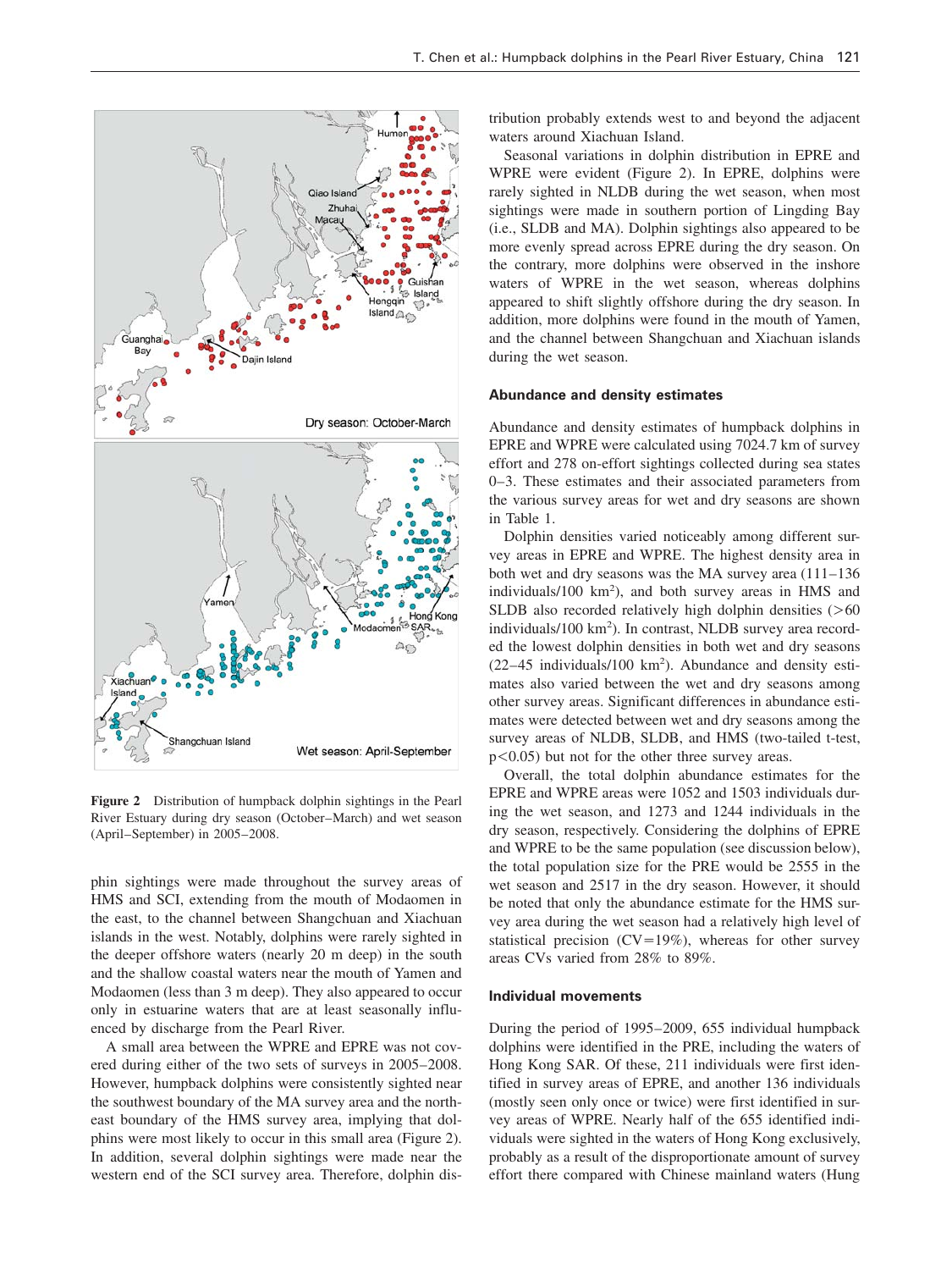| Survey area              | Season | Survey<br>days | L<br>(km) | $\mathbf n$    | f(0)<br>$(km^{-1})$ | E(s) | $\overline{D}$<br>$(100 \text{ km}^{-2})$ | $\overline{N}$ | <b>CV</b><br>$(\%)$ |
|--------------------------|--------|----------------|-----------|----------------|---------------------|------|-------------------------------------------|----------------|---------------------|
| North Lingding Bay       |        |                |           |                |                     |      |                                           |                |                     |
| $(403.81 \text{ km}^2)$  | Wet    | 7              | 349.8     | $\overline{4}$ | 7.25                | 5.25 | 21.77                                     | 88             | 88.62               |
|                          | Dry    | 7              | 376.1     | 15             | 7.25                | 3.13 | 45.31                                     | 183            | 39.34               |
| Central Lingding Bay     |        |                |           |                |                     |      |                                           |                |                     |
| $(463.74 \text{ km}^2)$  | Wet    | 17             | 677.5     | 19             | 7.25                | 5.47 | 55.65                                     | 258            | 33.78               |
|                          | Dry    | 15             | 590.7     | 19             | 7.25                | 4.42 | 51.56                                     | 239            | 35.54               |
| South Lingding Bay       |        |                |           |                |                     |      |                                           |                |                     |
| $(515.68 \text{ km}^2)$  | Wet    | 17             | 662.5     | 35             | 7.25                | 4.14 | 79.35                                     | 409            | 30.77               |
|                          | Dry    | 18             | 522.1     | 29             | 7.25                | 4.69 | 94.44                                     | 487            | 27.56               |
| Macau                    |        |                |           |                |                     |      |                                           |                |                     |
| $(267.96 \text{ km}^2)$  | Wet    | 7              | 405.9     | 19             | 7.25                | 6.53 | 110.76                                    | 297            | 34.63               |
|                          | Dry    | 6              | 216.4     | 13             | 7.25                | 6.23 | 135.71                                    | 364            | 55.63               |
| Huangmao Sea             |        |                |           |                |                     |      |                                           |                |                     |
| $(1335.32 \text{ km}^2)$ | Wet    | 16             | 1214.9    | 67             | 5.46                | 6.12 | 92.04                                     | 1229           | 18.78               |
|                          | Dry    | 19             | 823.7     | 33             | 5.46                | 5.73 | 62.60                                     | 836            | 29.52               |
| Shangchuan Island        |        |                |           |                |                     |      |                                           |                |                     |
| $(861.72 \text{ km}^2)$  | Wet    | 12             | 788.6     | 17             | 5.46                | 5.41 | 31.83                                     | 274            | 29.19               |
|                          | Dry    | 9              | 396.5     | 8              | 5.46                | 8.60 | 47.33                                     | 408            | 54.98               |

**Table 1** Estimates of abundance and associated parameters for humpback dolphins in different survey areas in the Pearl River Estuary.

Symbols used: *L*, total length of transect surveyed; n, number of on-effort sightings; *f*(0) trackline probability density; *E*(*s*), unbiased mean group size; *D*, individual density; *N*, individual abundance; and CV, coefficient of variation.

and Jefferson 2004, Hung 2008). At least 67 individuals occupied ranges spanning both Lingding Bay and Hong Kong waters, which is evidence of frequent cross-boundary movements of many individuals.

Among the 136 individuals identified in WPRE during the 2007–2008 surveys, three of them were also sighted in survey areas of EPRE. Another 41 individuals also occurred near the boundary line between survey areas of EPRE (i.e., southwestern section of MA) and WPRE (i.e., northeastern section of HMS), providing further evidence that some individuals can regularly move across EPRE to WPRE. Notably, all three individuals that moved between WPRE and EPRE were seen in EPRE at the peak of the wet season (i.e., July), but in WPRE only in the dry season. In addition, the majority of individuals (85%) that occurred near the boundary between WPRE and EPRE were also sighted there during the wet season (mostly from June to August), implying that individuals known from WPRE and EPRE can mostly intermingle during the peak of the wet season.

# **Discussion**

## **Distribution and population discreteness**

The present study is the first to provide important information on distribution and abundance of humpback dolphins residing in WPRE, as well as updated information on dolphins from EPRE. The results confirmed previous speculations that dolphins also occur extensively in WPRE which is influenced by the freshwater discharge from the western four exits of the Pearl River. Although limited, photo-identification data revealed some exchange of individual dolphins between EPRE and WPRE. Because the two areas are connected with no physical barrier to the movement of dolphins, there is no reason to believe that the dolphins are incapable of moving between these areas freely or that the dolphins represent more than one population.

Although the present study suggested a low level of exchange of dolphins from the two areas (with only three individuals sighted in both WPRE and EPRE), this is probably as a result of limited data as well as the two sets of surveys in EPRE and WPRE being conducted in different years. More photo-identification work should be conducted from both areas concurrently, particularly in waters between the boundaries of the MA and HMS survey areas, to determine individual movement patterns in the PRE. If the level of exchange between WPRE and EPRE system is confirmed to be low, it is possible that some structuring within the population could exist. DNA analysis of skin tissues collected from known individuals using biopsy sampling can also be used to examine population structure and level of gene flow between regions (see examples in Hoelzel et al. 1998, Harlin et al. 2003), with minimal intrusiveness to the dolphins when conducted carefully by experienced researchers (Jefferson and Hung 2008).

Results from this study also supported previous findings that PRE humpback dolphins are only distributed in coastal estuarine waters (Jefferson 2000, Hung 2008). Humpback dolphins distributed along the coastal waters of China were often bound to estuarine waters (Zhou et al. 1995, Jefferson and Hung 2004), whereas distribution of the same species in Goa, India, was also either coastal or associated with estuaries (Parsons 1998b). This restricted distribution might be related to the distribution of their prey, as large amounts of prey found in stomach contents in PRE humpback dolphins, including bottom-dwelling species (e.g., Sciaenidae) and typ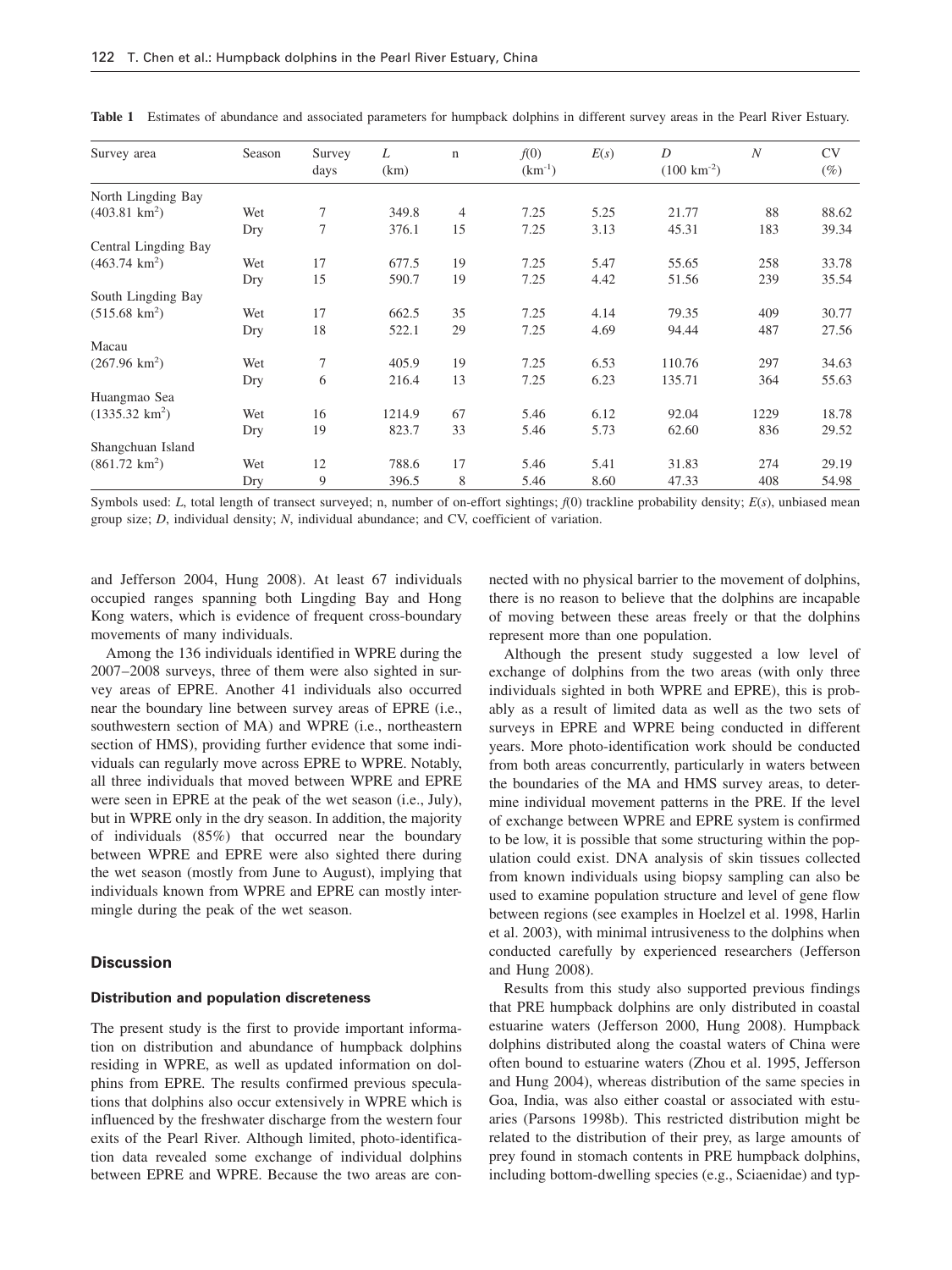ically pelagic fishes (e.g., Engraulidae, Clupeidae), are associated with the productive waters of estuaries (Barros et al. 2004).

Humpback dolphins in both WPRE and EPRE displayed distinct seasonal variations in distribution. It is generally believed that seasonal variations in cetacean distribution is often linked to seasonal availability of their prey (Forcada 2002), and fish distribution in subtropical estuaries can be strongly affected by different environmental parameters such as temperature, salinity, and turbidity (Blaber 1997). In Hong Kong, monthly fluctuations in dolphin densities were significantly associated with several hydrological parameters including temperature, salinity, and water clarity, but their effects appeared secondary to food availability (Hung 2008). Therefore, seasonal shifts in dolphin distribution observed in the present study also probably corresponded with seasonal movements of their prey in the PRE. This relationship can be further examined with collection of additional data on prey resources.

#### **Abundance**

In the present study, we provided estimates of dolphin density and abundance in WPRE and EPRE for wet and dry seasons instead of the four solar seasons. Previously, estimates of density and abundance of humpback dolphins were stratified by four seasons (Jefferson 2000, 2007, Jefferson and Hung 2004). However, defining four seasons for this region using climatic parameters such as rainfall and temperature is difficult. Instead, local ecologists consider it more appropriate to divide the year into wet and dry seasons (Dudgeon and Corlett 2004). The present seasonal stratification strategy should better reflect seasonal shifts in different areas within WPRE and EPRE as well as the hydrological characteristics and prey distribution within the PRE system. This is supported by the similar population estimates that were obtained between wet and dry seasons from the overall PRE area. Such stratification into wet and dry seasons should be adopted for future studies on seasonal patterns of distribution and abundance of PRE humpback dolphins.

Notably, this study generated the first preliminary estimate of the dolphin abundance in the PRE region that is influenced by all eight drainages of the Pearl River. This has filled a critical information gap by providing abundance estimate of dolphins residing in WPRE. Although the estimate should still be considered preliminary owing to the relatively low precision (i.e., high coefficients of variation) in some survey areas, the population size of around 2500 dolphins residing in the entire PRE should serve as an important baseline for future estimates of dolphin population abundance. The remarkably similar abundance estimates from both wet and dry seasons also imply that the current study area might have covered most of the entire known range of PRE humpback dolphins, and seasonal shifts out of this study area probably occur at a low level. Future studies should focus on refining this estimate with collection of additional long-term linetransect survey data in both WPRE and EPRE areas, as well as generating estimates from the survey areas in Hong Kong waters during wet and dry (instead of four) seasons.

Although the current study area has extended survey coverage to the large area west of Lingding Bay, several dolphin sightings were made near the western end of the SCI survey area. It appears likely that the western range of the PRE humpback dolphin population extends west of the current WPRE area, although the influence of Pearl River is greatly diminished beyond the waters west of SCI. Anecdotal records suggested that humpback dolphins also occurred around the estuary of Moyangjiang River near Yangjiang City (SCSFRI unpublished data), which is approximately 60 km west of SCI. It is possible that the dolphins reported from this estuary also belong to the same population as the PRE humpback dolphins, or represent another isolated population, as suggested by Jefferson (2000). At present, the eastern boundary of the PRE dolphin population has been clearly defined within Hong Kong waters (Hung 2008). But owing to the uncertainty of the western boundary of the dolphin population, the current abundance estimate should not be treated as the total abundance of the biological population. Future research should include additional line-transect surveys and photo-identification work in the waters west of the current WPRE area, preferably extending to the Moyangjiang River Estuary. This will help to determine the western range and total abundance of the PRE humpback dolphin population. Moreover, some surveys should be conducted in deeper waters beyond the 20-m isobath to examine the possibility of offshore movements of dolphins outside the current study area.

Currently, there is no overall estimate of total abundance of the species (Reeves et al. 2008), and abundance and densities were only estimated in a few places, using either line-transect analysis or mark-recapture analysis of photoidentification data. Abundance estimates have been generated for three other areas in Chinese waters, including Xiamen (67–93 individuals;  $CVs=25-42\%$ ; Chen et al. 2008), Leizhou Bay [237 individuals; 95% confidence intervals  $(CIs)=189-318$ ; Zhou et al. 2007], and the west coast of Taiwan (99 individuals;  $CV=52\%$ ; Wang et al. 2007). In Australia, abundance estimates were only available in Cleveland Bay  $(34-54 \text{ individuals}; CVs=13-27\%)$ ; Parra et al. 2006) and Moreton Bay, Queensland (119–163 individuals; 95% CIs=81–251; Corkeron et al. 1997). In South African waters, abundance estimates were generated in Algoa Bay region in Eastern Cape coast (450 individuals; 95% CIs=447–485; Karczmarski et al. 1999) and Richard's Bay region on the KwaZulu-Natal coast (170–244 individuals; Atkins and Atkins 2002). Further north, estimates of humpback dolphin abundance were 105 dolphins in Maputo Bay, Mozambique ( $95\%$  CIs=30–141; Guissamulo and Cockcroft 2004), 58–65 dolphins off Zanzibar (95% CIs=56–102; Stensland et al. 2006), and 131–902 dolphins in the southern and western Arabian Gulf (Preen 2004). When compared with these other populations of humpback dolphins, the PRE population with over 2500 individuals  $(CVs=19-89%)$  is by far the largest known population within the species' range. Given the conservation status as a *Near Threatened* species according to the IUCN Red List of Threatened Species (Reeves et al. 2008), the PRE humpback dolphin population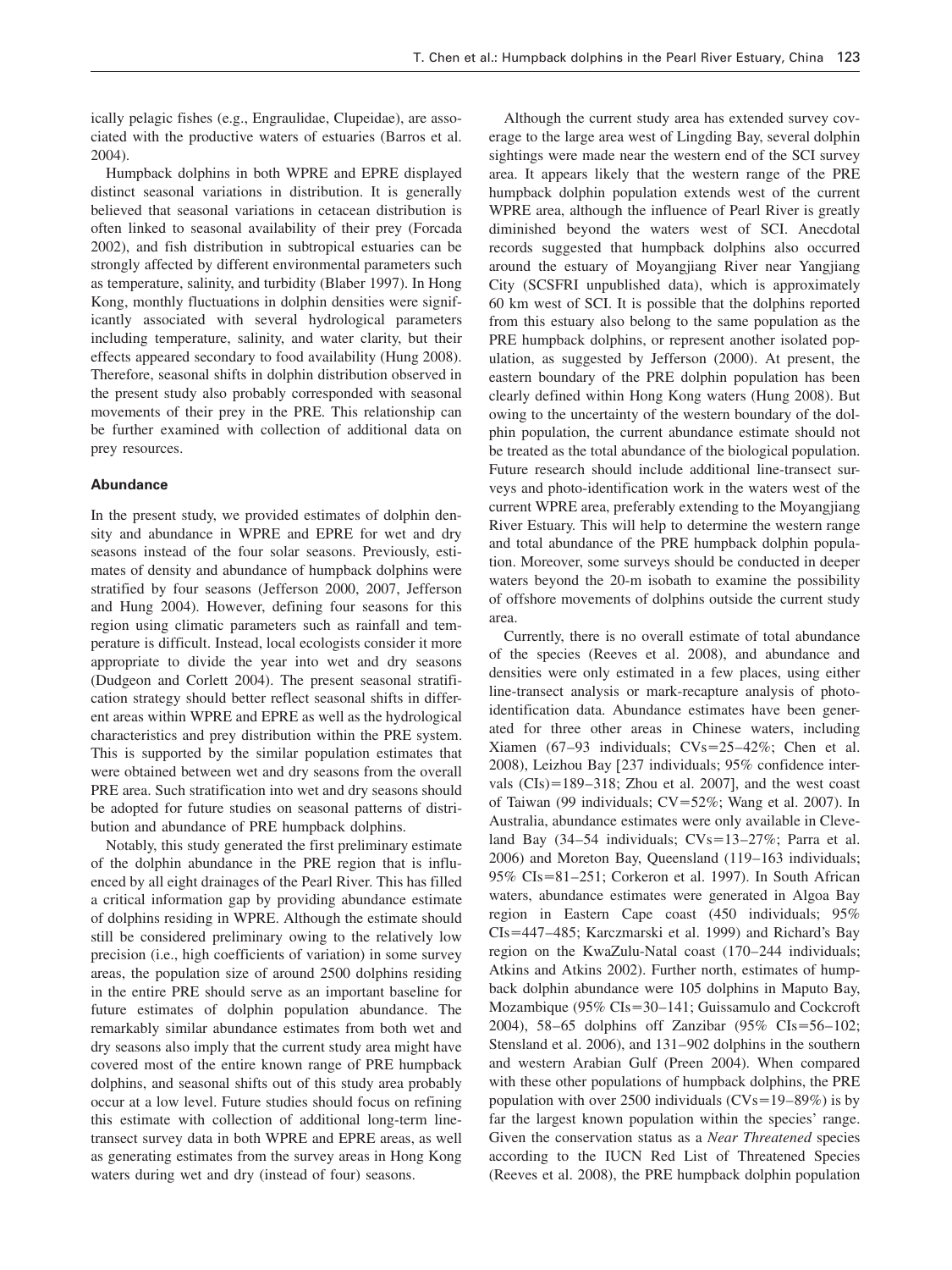certainly deserves important conservation attention, particularly given the increasing industrial development pressures within the population's range. Thus, monitoring the trend in abundance of the PRE population for any decline in dolphin numbers should be a future high priority focus.

#### **Conservation issues**

Several threats have been identified for dolphins residing in Hong Kong waters, including water pollution, depletion of food resources, incidental catch, collision with vessel traffic, underwater noise, as well as coastal development activities such as reclamation, dredging and filling, and underwater piling (Leatherwood and Jefferson 1997, Jefferson 2000, Parsons and Jefferson 2000, Würsig et al. 2000, Ng and Leung 2003, Parsons 2004, Jefferson et al. 2006, 2009, Hung 2008). These threats can also be found throughout the Pearl River Delta region, threatening the future survival of the PRE humpback dolphin population.

In the near future, the 35-km long Hong Kong–Zhuhai-Macau Bridge (HZMB) will be built across the central portion of Lingding Bay, or the main distribution area of dolphins residing in EPRE. This infrastructure project, which will involve the construction of a 6-km underwater tunnel, several hundred supporting bridge piles and reclamation of several artificial islands (occupying nearly 4 km<sup>2</sup> of sea area), will undoubtedly exert additional pressure on the survival of the PRE dolphins. Continuous monitoring of the dolphin distribution and abundance before, during, and after the HZMB construction project will be crucial for assessing and understanding the effectiveness of various proposed mitigation measures, and to determine the impact of the bridge construction on the dolphin population. Moreover, the WPRE should also be monitored during the bridge construction, to determine whether dolphins will shift their distribution from EPRE to WPRE during construction and increasing amount of habitat loss and degradation and noise in Lingding Bay.

For the conservation of humpback dolphins, a national marine nature reserve  $(460 \text{ km}^2)$  was established in Lingding Bay in 2003 (Qiu et al. 2009), and another provincial nature reserve (107 km<sup>2</sup>) around Dajin Island in HMS was recently created. In Hong Kong, a small marine protected area (the Sha Chau and Lung Kwu Chau Marine Park; 12 km<sup>2</sup>) was also established for the protection of dolphin habitats (Hung 2008). The effectiveness of these nature reserves for conserving relatively highly mobile animals such as these dolphins is questionable because the adopted conservation measures for protecting dolphins could still be inadequate (Qiu et al. 2009). There is a clear need to review the performance of these marine protected areas and develop a comprehensive dolphin conservation plan, to cope with the challenges of increasing conflicts between rapid development and dolphin conservation in the Pearl River Delta region.

## **Acknowledgements**

The authors would like to thank the staff of South China Sea Fisheries Research Institute, Zhong Zhihui, Li Xiaoguo, Liang Xiaoyun, and Huang Zirong, for their diligent work in conducting the linetransect vessel surveys. We also want to express our gratitude to Professor He Guomin of SCSFRI for his integral role in the HZMB EIA study. We appreciate the comments and suggestions of D. Choi, J.Y. Wang, and an anonymous reviewer, who reviewed drafts of this paper. The 2005–2006 surveys were funded by the Environmental Impact Assessment study for the construction of Hong Kong– Zhuhai-Macau Bridge, and the 2007–2008 surveys were funded by the basic research fund of the South China Sea Fisheries Research **Institute** 

## **References**

- Atkins, S. and B.L. Atkins. 2002. Abundance and site fidelity of Indo-Pacific hump-backed dolphins (*Sousa chinensis*) at Richard's Bay, South Africa. Int. Whal. Comm. Sci. Comm. Rep. SC/54-SM25.
- Barros, N.B., T.A. Jefferson and E.C.M. Parsons. 2004. Feeding habits of Indo-Pacific humpback dolphins, *Sousa chinensis*. Aquat. Mamm. 30: 159–174.
- Blaber, S.J.M. 1997. Fish and fisheries of tropical estuaries. Chapman and Hall, London.
- Buckland, S.T., D.R. Anderson, K.P. Burnham, J.L. Laake, D.L. Borchers and L. Thomas. 2001. Introduction to distance sampling: estimating abundance of biological populations. Oxford University Press, London.
- Chen, B., D. Zheng, F. Zhai, X. Xu, P. Sun, Q. Wang and G. Yang. 2008. Abundance, distribution, and conservation of Chinese White Dolphins (*Sousa chinensis*), in Xiamen, China. Mamm. Biol. 73: 156–164.
- Corkeron, P.J., N.M. Morissette, L. Porter and H. Marsh. 1997. Distribution and status of hump-backed dolphins, *Sousa chinensis*, in Australian waters. Asian Mar. Biol. 14: 49–59.
- Dudgeon, D. and R.T. Corlett. 2004. The ecology and biodiversity of Hong Kong. Friends of Country Parks, Joint Publishing (HK) Company Limited, Hong Kong.
- Forcada, J. 2002. Distribution. In: (W.F. Perrin, B. Würsig and J.G.M. Thewissen, eds.) Encyclopedia of marine mammals. Academic Press, San Diego, CA. pp. 327–333.
- Guissamulo, A. and V.G. Cockcroft. 2004. Ecology and population estimates of Indo-Pacific humpback dolphin (*Sousa chinensis*) in Maputo Bay, Mozambique. Aquat. Mamm. 30: 111–124.
- Han, J., Z. Ma, P. Wang and Y. Dong. 2003. The by-caught Chinese white dolphins in North of Yellow Sea. Fish. Sci. 22: 18–20 (in Chinese with an English abstract).
- Harlin, A.D., T.M. Markowitz, C.S. Baker, B. Würsig and R.L. Honeycutt. 2003. Genetic structure, diversity, and historical demography of New Zealand's dusky dolphin (*Lagenorhynchus obscurus*). J. Mammal. 84: 702–717.
- Hoelzel, A.R., M. Dahlheim and S.J. Stern. 1998. Low genetic variation among killer whales (*Orcinus orca*) in the eastern North Pacific and genetic differentiation between foraging specialists. J. Hered. 89: 121–128.
- Hung, S.K. 2008. Habitat use of Indo-Pacific humpback dolphins (*Sousa chinensis*) in Hong Kong. Ph.D. dissertation. University of Hong Kong, Hong Kong. pp. 266.
- Hung, S.K. and T.A. Jefferson. 2004. Ranging patterns of Indo-Pacific humpback dolphins (*Sousa chinensis*) in the Pearl River Estuary, People's Republic of China. Aquat. Mamm. 30: 157–172.
- Jefferson, T.A. 2000. Population biology of the Indo-Pacific humpbacked dolphin in Hong Kong waters. Wildl. Monogr. 44: 1–67